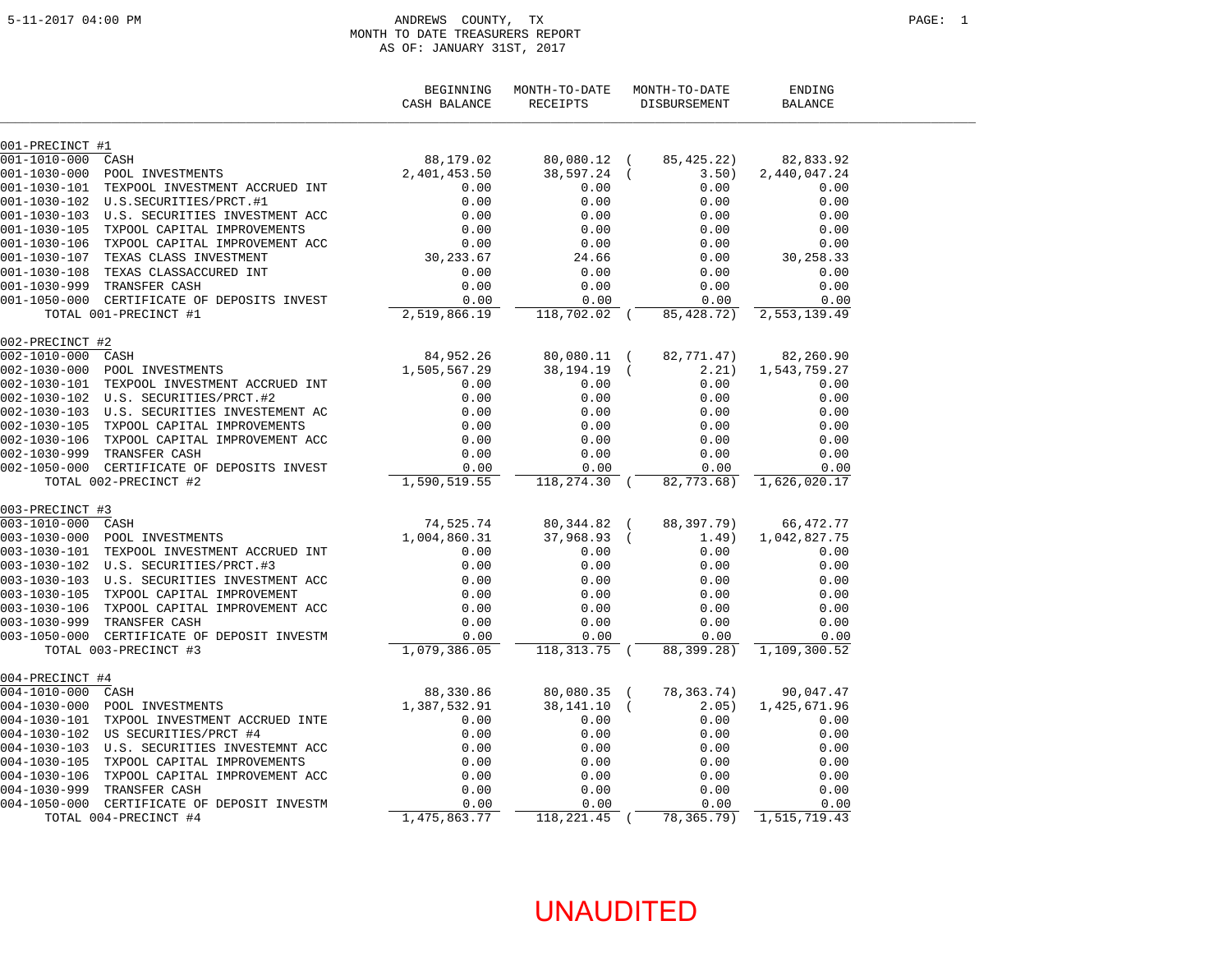#### 5-11-2017 04:00 PM ANDREWS COUNTY, TX PAGE: 2 MONTH TO DATE TREASURERS REPORT AS OF: JANUARY 31ST, 2017

|                                             | BEGINNING<br>CASH BALANCE | MONTH-TO-DATE<br>RECEIPTS | MONTH-TO-DATE<br>DISBURSEMENT     | ENDING<br><b>BALANCE</b>       |
|---------------------------------------------|---------------------------|---------------------------|-----------------------------------|--------------------------------|
| 005-GENERAL FUND                            |                           |                           |                                   |                                |
| 005-1010-000 CASH                           | 969,676.67                |                           | $1,799,943.59$ ( $2,417,444.33$ ) | 352,175.93                     |
| 005-1010-100<br>BANK ADJ                    | 0.00                      | 0.00                      | 354.71) (                         | 354.71)                        |
| 005-1030-000 POOL INVESTMENTS               | 25,099,190.25             | 1,711,566.32              |                                   | 834, 414. 18) 25, 976, 342. 39 |
| 005-1030-101 TEX POOL INVESTEMT ACCRUED INT | 0.00                      | 0.00                      | 0.00                              | 0.00                           |
| 005-1030-102 U.S. GOVT. SECURITIES/GF       | 0.00                      | 0.00                      | 0.00                              | 0.00                           |
| 005-1030-103 U.S. GOVT SECURITIES ACCRUED I | 0.00                      | 0.00                      | 0.00                              | 0.00                           |
| 005-1030-999 CASH TRANSFER                  | 10,045.97                 | 0.00                      | 0.00                              | 10,045.97                      |
| 005-1050-000 CERTIFICATE OF DEPOSITS INVEST | 1,009,216.46              | 857.14                    | 0.00                              | 1,010,073.60                   |
| TOTAL 005-GENERAL FUND                      | 27,088,129.35             |                           | 3,512,367.05 (3,252,213.22)       | 27, 348, 283. 18               |
| 008-ANDREWS COUNTY TRUST FUND               |                           |                           |                                   |                                |
| CASH ANDREWS TRUST ACCT<br>008-1010-000     | 105,302.04                | 43,428.74 (               | 87,897.48)                        | 60,833.30                      |
| 008-1060-000 TEXSTAR INVESTMENTS            | 301,754.87                | 139.72                    | 0.00                              | 301,894.59                     |
| TOTAL 008-ANDREWS COUNTY TRUST FUND         | 407,056.91                | 43,568.46 (               | 87,897.48)                        | 362,727.89                     |
| 009-PERMANENT IMPROV BOND                   |                           |                           |                                   |                                |
| 009-1010-000 PERMANENT IMPROVEMENT BOND     | 0.00                      | 0.00                      | 0.00                              | 0.00                           |
| TOTAL 009-PERMANENT IMPROV BOND             | 0.00                      | 0.00                      | 0.00                              | 0.00                           |
| 010-ANDREWS CO. FEXIBLE SPEND               |                           |                           |                                   |                                |
| 010-1010-000 CASH FLEXIBLE SPENDING         | 10,986.02                 | 425.29                    | 0.00                              | 11,411.31                      |
| TOTAL 010-ANDREWS CO. FEXIBLE SPEND         | 10,986.02                 | 425.29                    | 0.00                              | 11, 411.31                     |
| 011-FAMILY PROTECTION                       |                           |                           |                                   |                                |
| 011-1010-000 CASH FAMILY PROTECTION         | 1,858.20                  | 140.90                    | 316.28)                           | 1,682.82                       |
| TOTAL 011-FAMILY PROTECTION                 | 1,858.20                  | $140.90$ (                | 316.28)                           | 1,682.82                       |
| 012-ADULT LITERACY FUND                     |                           |                           |                                   |                                |
| 012-1010-000 CASH ADULT LITERACY            | 18.43                     | 0.00                      | 0.00                              | 18.43                          |
| TOTAL 012-ADULT LITERACY FUND               | 18.43                     | 0.00                      | 0.00                              | 18.43                          |
| 013-CHILD ABUSE PREVENTION FU               |                           |                           |                                   |                                |
| 013-1010-000 CASH CHILD ABUSE PREVENTION    | 2,082.89                  | 0.94                      | 0.00                              | 2,083.83                       |
| TOTAL 013-CHILD ABUSE PREVENTION FU         | 2,082.89                  | 0.94                      | 0.00                              | 2,083.83                       |
| 014-TIF GRANT                               |                           |                           |                                   |                                |
| 014-1010-000 TIF GRANT                      | 24,595.88                 | 385,459.60 (              | 400,000.00)                       | 10,055.48                      |
| 014-1030-000<br>TXPOOL TIF GRANT            | 2,096,094.55              | 401,000.83                | 0.00                              | 2,497,095.38                   |
| 014-1030-106 TXPOOL TIF GRANT ACCRUED INT   | 0.00                      | 0.00                      | 0.00                              | 0.00                           |
| TOTAL 014-TIF GRANT                         | 2,120,690.43              | 786,460.43 (              | 400,000.00)                       | 2,507,150.86                   |
| 015-CAPITAL IMPROVEMENT                     |                           |                           |                                   |                                |
| 015-1010-000 CASH CAPITAL IMPROVEMENT       | 633.36                    | 34,517.54 (               | 33,635.00)                        | 1,515.90                       |
| 015-1030-105 TXPOOL CAPITAL IMPROVEMENT     | 840,020.08                | 380.29                    | 17,700.00)                        | 822,700.37                     |
| 015-1030-106 TXPOOL CAPITAL IMPR. ACCRUED I | 0.00                      | 0.00                      | 0.00                              | 0.00                           |
| 015-1030-200 PCT 2 TXPOOL CAPITAL IMPROVEME | 0.00                      | 0.00                      | 0.00                              | 0.00                           |
| 015-1030-300 PCT 3 TXPOOL CAPITAL IMPROVEME | 0.00                      | 0.00                      | 0.00                              | 0.00                           |
| TOTAL 015-CAPITAL IMPROVEMENT               | 840,653.44                | 34,897.83 (               | 51, 335.00)                       | 824, 216.27                    |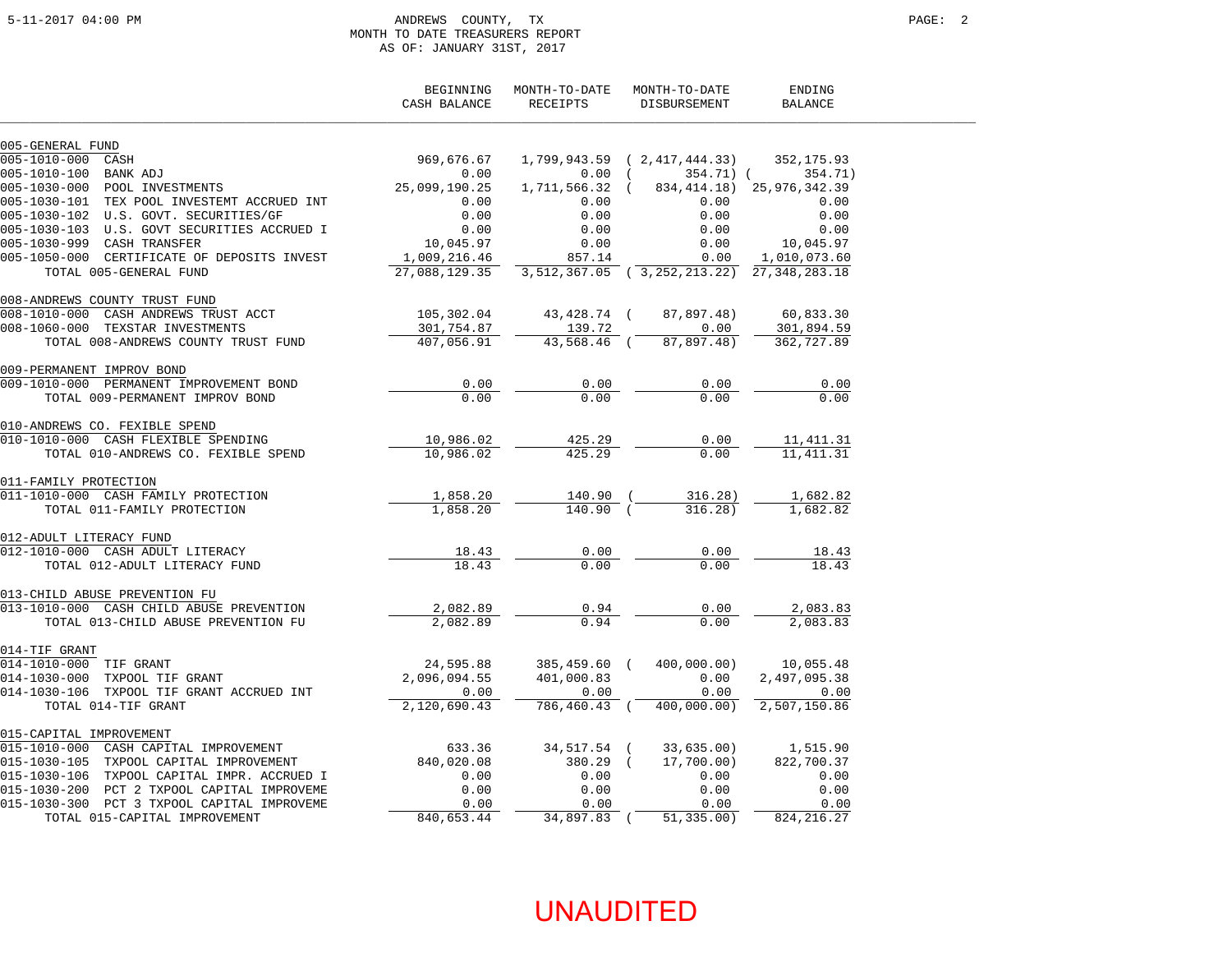#### 5-11-2017 04:00 PM ANDREWS COUNTY, TX PAGE: 3 MONTH TO DATE TREASURERS REPORT AS OF: JANUARY 31ST, 2017

|                                                                                         | BEGINNING<br>CASH BALANCE | MONTH-TO-DATE<br>RECEIPTS | MONTH-TO-DATE<br>DISBURSEMENT             | ENDING<br>BALANCE |
|-----------------------------------------------------------------------------------------|---------------------------|---------------------------|-------------------------------------------|-------------------|
| 016-ECONOMIC DEVELOPMENT                                                                |                           |                           |                                           |                   |
| 016-1010-000 ECONOMIC DEVELOPMENT                                                       | 1,500.92                  | 0.04                      | 0.00                                      | 1,500.96          |
| 016-1060-000 ECON. DEV. TX STAR INVESTMENTS                                             | 29,342.46                 | 13.57                     | 0.00                                      | 29,356.03         |
| TOTAL 016-ECONOMIC DEVELOPMENT                                                          | 30,843.38                 | 13.61                     | 0.00                                      | 30,856.99         |
| 017-DEBT SERVICE SINKING                                                                |                           |                           |                                           |                   |
| 017-1010-000 CASH DEBT SERVICE SINKING FUND                                             | 0.00                      | 0.00                      | 0.00                                      | 0.00              |
| 017-1030-000 TXPOOL WCS BOND                                                            | 6,177,905.11              | 2,825.30                  | 0.00                                      | 6,180,730.41      |
| 017-1060-000 TEXSTAR DEBT SERV SINKING FUND                                             | 2,562,457.91              | 1,172.21                  | 0.00                                      | 2,563,630.12      |
| TOTAL 017-DEBT SERVICE SINKING                                                          | 8,740,363.02              | 3,997.51                  | 0.00                                      | 8,744,360.53      |
| 018-ANDREWS EMPLOYEE TRUST                                                              |                           |                           |                                           |                   |
| 018-1010-000 CASH ANDREWS EMPLOYEE TRUST                                                | 151,892.25                |                           | 245, 138.97 ( 217, 050.17)                | 179,981.05        |
| 018-1030-000 ANDREWS EMPLOYEE TRUST TXPOOL                                              | 3,521,205.65              | 1,610.30                  | 0.00                                      | 3,522,815.95      |
| 018-1030-101 AET TXPOOL ACCRUED INTEREST                                                | 0.00                      | 0.00                      | 0.00                                      | 0.00              |
| 018-1030-107 TEXAS CLASS INVESTMENT                                                     | 446,929.16                | 364.23                    | 0.00                                      | 447,293.39        |
| 018-1030-108 TX CLASS ACCURED INT                                                       | 0.00                      | 0.00                      | 0.00                                      | 0.00              |
| TOTAL 018-ANDREWS EMPLOYEE TRUST                                                        | 4,120,027.06              |                           | 247, 113.50 ( 217, 050.17) 4, 150, 090.39 |                   |
| 019-CHAPTER 19                                                                          |                           |                           |                                           |                   |
| 019-1010-000 CASH CHAPTER 19<br>TOTAL 019-CHAPTER 19                                    | 28.07)<br>28.07           | $37.99$ (<br>$37.99$ $($  | 37.99) (<br>$37.99$ $($                   | 28.07)            |
|                                                                                         |                           |                           |                                           | 28.07             |
| 020-PAYROLL ACCOUNT FUND                                                                |                           |                           |                                           |                   |
| 020-1001-000 CASH                                                                       | 42,418.49)                |                           | 1,020,571.50 (889,150.65)                 | 89,002.36         |
| TOTAL 020-PAYROLL ACCOUNT FUND                                                          |                           | 42,418.49) 1,020,571.50 ( | 889,150.65)                               | 89,002.36         |
| 021-SHERIFF FORFITURE FUND ST                                                           |                           |                           |                                           |                   |
| 021-1010-000 SHERIFF STATE FORFEITURE FUND                                              | 39,196.60                 | 1.30                      | 0.00                                      | 39,197.90         |
| TOTAL 021-SHERIFF FORFITURE FUND ST                                                     | 39,196.60                 | 1.30                      | 0.00                                      | 39,197.90         |
| 022-COUNTY ATTY CHECK COLLECT                                                           |                           |                           |                                           |                   |
| 022-1010-000 CASH COUNTY ATTY HOT CHECK                                                 | 2,142.47                  | 180.07 (                  | 293.97)                                   | 2,028.57          |
| TOTAL 022-COUNTY ATTY CHECK COLLECT                                                     | 2,142.47                  | 180.07 (                  | 293.97)                                   | 2,028.57          |
| 023-CO CLK RECORD MANAGEMENT                                                            |                           |                           |                                           |                   |
| 023-1010-000 CASH CO CLERK REC MNGT                                                     | 19,885.65                 | 4,075.83 (                | 77.08)                                    | 23,884.40         |
| 023-1030-000 TXPOOL CO CLERK RECORD MNGT                                                | 306,771.79                | 140.29                    | 0.00                                      | 306,912.08        |
| TOTAL 023-CO CLK RECORD MANAGEMENT                                                      | 326,657.44                | $4,216.12$ (              | 77.08)                                    | 330,796.48        |
| 024-DIST CLK RECORD MANAGEMEN                                                           |                           |                           |                                           |                   |
| 024-1010-000 CASH DIST CLK REC MNGT                                                     | 31,169.30                 | 351.05                    | 0.00                                      | 31,520.35         |
| TOTAL 024-DIST CLK RECORD MANAGEMEN                                                     | 31,169.30                 | 351.05                    | 0.00                                      | 31,520.35         |
| 025-COUNTY CLERK SECURITY FUN                                                           |                           |                           |                                           |                   |
| 025-1010-000 CASH CO CLK SECURITY FUND                                                  | 7,889.05                  | 460.75                    | 0.00                                      | 8,349.80          |
| – 2025–1010–2020 ברבי כי הוסמה CDS-1030–2000<br>25–1030–000 TXPOOL CO CLERK CH SECURITY | 50,083.57                 | 22.90                     | 0.00                                      | 50,106.47         |
| TOTAL 025-COUNTY CLERK SECURITY FUN                                                     | 57,972.62                 | 483.65                    | 0.00                                      | 58,456.27         |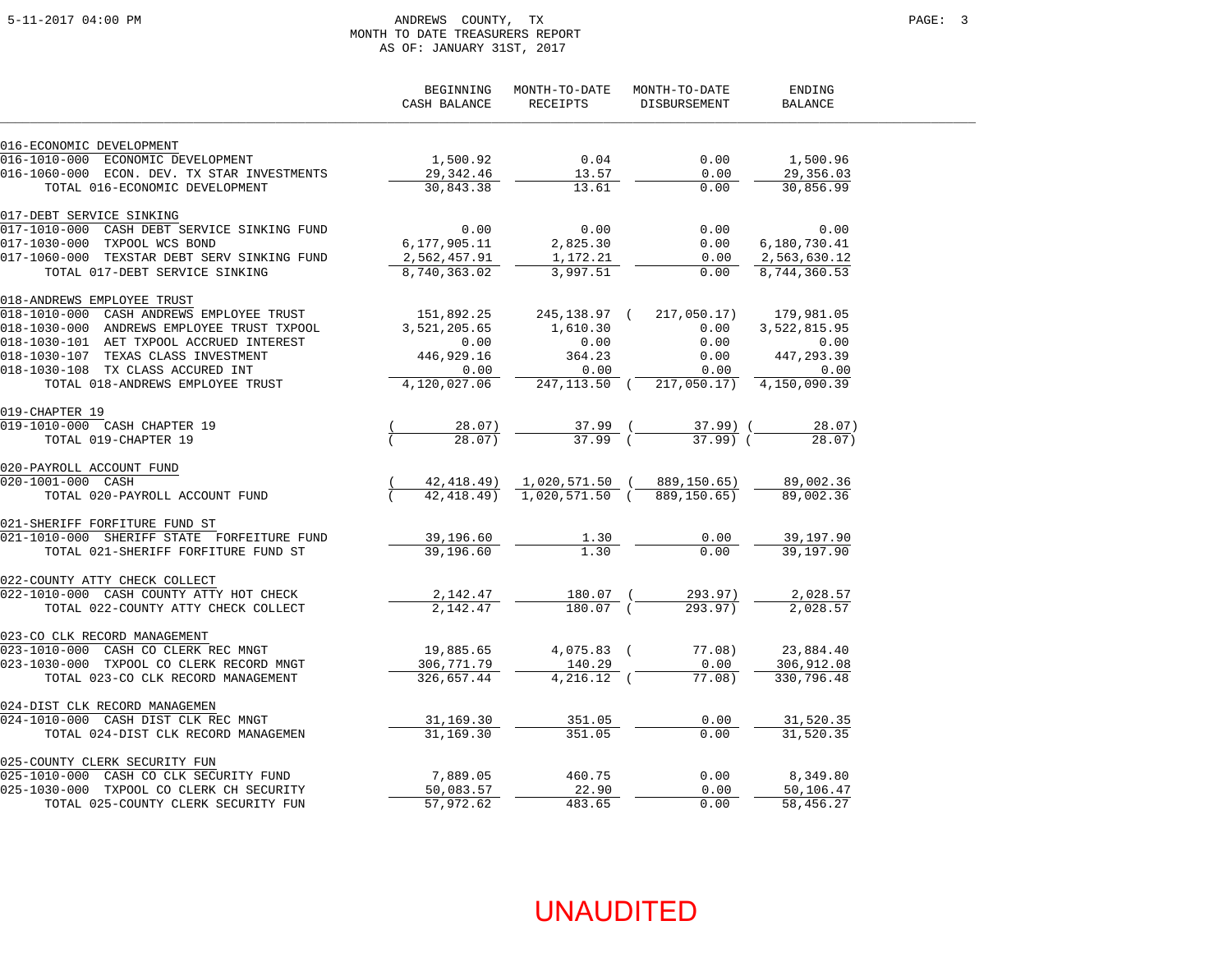#### 5-11-2017 04:00 PM ANDREWS COUNTY, TX PAGE: 4 MONTH TO DATE TREASURERS REPORT AS OF: JANUARY 31ST, 2017

|                                                                          | BEGINNING<br>CASH BALANCE | MONTH-TO-DATE<br>RECEIPTS | MONTH-TO-DATE<br>DISBURSEMENT | ENDING<br><b>BALANCE</b>  |  |
|--------------------------------------------------------------------------|---------------------------|---------------------------|-------------------------------|---------------------------|--|
| 026-DISTRICT COURT SECURITY F                                            |                           |                           |                               |                           |  |
| 026-1010-000 CASH DIST CLERK SECURITY FUND                               | 14,466.58                 | 146.13                    | 0.00                          | 14,612.71                 |  |
| TOTAL 026-DISTRICT COURT SECURITY F                                      | 14,466.58                 | 146.13                    | 0.00                          | 14,612.71                 |  |
| 027-911 PSAP FUND                                                        |                           |                           |                               |                           |  |
| 027-1010-000 CASH 911 PSAP                                               | 30,276.63                 | $1,056.31$ (              | 388.10)                       | 30,944.84                 |  |
| TOTAL 027-911 PSAP FUND                                                  | 30,276.63                 | $1,056.31$ (              | 388.10)                       | 30,944.84                 |  |
| 028-ANDREWS HISTORICAL COMMIS                                            |                           |                           |                               |                           |  |
| 028-1010-000 CASH HISTORICAL COMMISSION                                  | 7,109.49                  | 0.24                      | 0.00                          | 7,109.73                  |  |
| TOTAL 028-ANDREWS HISTORICAL COMMIS                                      | 7,109.49                  | 0.24                      | 0.00                          | 7,109.73                  |  |
| 029-COUNTY RECORD MANAGEMENT                                             |                           |                           |                               |                           |  |
| 029-1010-000 CRIMINAL RECORD MANAGEMENT                                  | 15,038.66                 | 474.79                    | 0.00                          | 15,513.45                 |  |
| 029-1030-000 TXPOOL DIST CLERK RECORD MNGT                               | 60,100.28                 | 27.48                     | 0.00                          | 60,127.76                 |  |
| TOTAL 029-COUNTY RECORD MANAGEMENT                                       | 75,138.94                 | 502.27                    | 0.00                          | 75,641.21                 |  |
| 030-TRUANCY COURT COSTS                                                  |                           |                           |                               |                           |  |
| 030-1010-000 CASH JP TRUANCY COURT COST                                  | 0.00                      | 0.00                      | 0.00                          | 0.00                      |  |
| TOTAL 030-TRUANCY COURT COSTS                                            | 0.00                      | 0.00                      | 0.00                          | 0.00                      |  |
| 031-FIRE DEPARTMENT                                                      |                           |                           |                               |                           |  |
| 031-1010-000 FIRE DEPARTMENT                                             | 8,672.18                  | $0.28$ (                  | 277.90)                       | 8,394.56                  |  |
| 031-1030-000 TXPOOL FIRE DEPT                                            | 45,709.13                 | 20.91                     | 0.00                          | 45,730.04                 |  |
| TOTAL 031-FIRE DEPARTMENT                                                | 54, 381. 31               | $21.19$ (                 | 277.90)                       | 54,124.60                 |  |
| 032-LIBRARY DONATION FUND                                                |                           |                           |                               |                           |  |
| 032-1010-000 CASH LIBRARY DONATION                                       | 253.42                    | 0.01                      | 0.00                          | 253.43                    |  |
| TOTAL 032-LIBRARY DONATION FUND                                          | 253.42                    | 0.01                      | 0.00                          | 253.43                    |  |
| 033-WCS BOND                                                             |                           |                           |                               |                           |  |
| 033-1010-000 WCS BOND                                                    | 5,954.94                  | 0.00                      | 0.00                          | 5,954.94                  |  |
| 033-1030-000 TEXPOOL WCS BONDS                                           | 0.00                      | 0.00                      | 0.00                          | 0.00                      |  |
| 033-1030-101 TEXPOOL WCS BOND ACCRUED INT                                | 0.00                      | 0.00                      | 0.00                          | 0.00                      |  |
| TOTAL 033-WCS BOND                                                       | 5,954.94                  | 0.00                      | 0.00                          | 5,954.94                  |  |
| 034-J.P. COURTHOUSE SECURITY                                             |                           |                           |                               |                           |  |
| 034-1010-000 JUSTICE PEACE COURTHOUSE SECUR                              | 9,587.65                  | $1,668.20$ (              | 3,313.82)                     | 7,942.03                  |  |
| 034-1030-000 TXPOOL JP CH SECURITY<br>TOTAL 034-J.P. COURTHOUSE SECURITY | 159,141.60<br>168,729.25  | 72.78<br>$1,740.98$ (     | 0.00<br>3, 313, 82)           | 159,214.38<br>167, 156.41 |  |
|                                                                          |                           |                           |                               |                           |  |
| 035-JUVENILE DELINQUENCY PREV                                            |                           |                           |                               |                           |  |
| 035-1010-000 CASH JUVENILE DELINQUENCY PREV                              | 17,200.71                 | 0.57                      | 0.00                          | 17,201.28                 |  |
| TOTAL 035-JUVENILE DELINQUENCY PREV                                      | 17,200.71                 | 0.57                      | 0.00                          | 17,201.28                 |  |
| 036-JUDICIAL EFFICIENCY FUND                                             |                           |                           |                               |                           |  |
| 036-1010-000 JUDICIAL EFFICIENCY FUND CASH                               | 14,597.64                 | 61.25                     | 0.00                          | 14,658.89                 |  |
| TOTAL 036-JUDICIAL EFFICIENCY FUND                                       | 14,597.64                 | 61.25                     | 0.00                          | 14,658.89                 |  |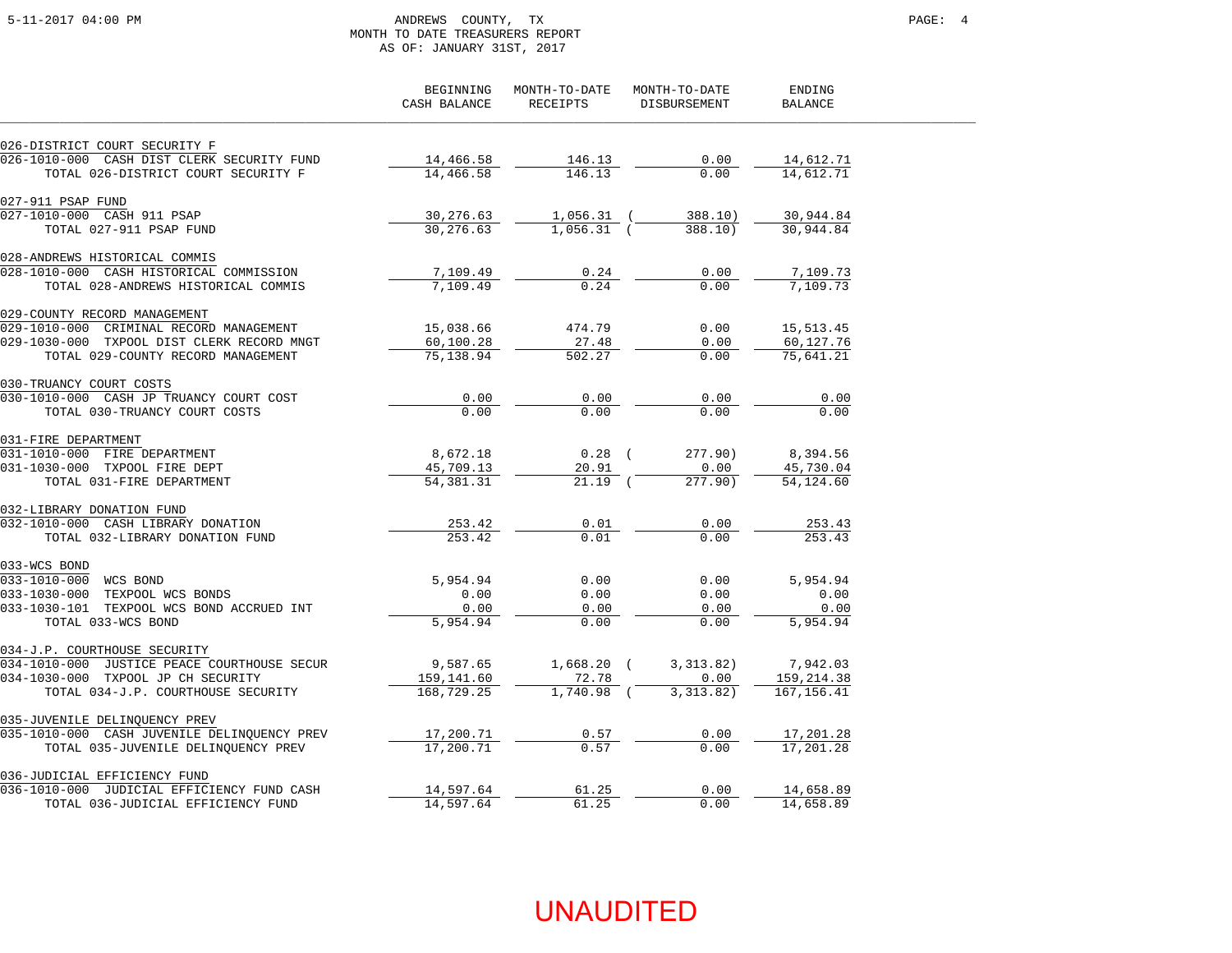#### 5-11-2017 04:00 PM ANDREWS COUNTY, TX PAGE: 5 MONTH TO DATE TREASURERS REPORT AS OF: JANUARY 31ST, 2017

|                                                           | BEGINNING<br>CASH BALANCE | MONTH-TO-DATE<br>RECEIPTS | MONTH-TO-DATE<br>DISBURSEMENT | ENDING<br><b>BALANCE</b> |
|-----------------------------------------------------------|---------------------------|---------------------------|-------------------------------|--------------------------|
| 037-CHRISTMAS DECORATION FUND                             |                           |                           |                               |                          |
| 037-1010-000 CHRISTMAS DECORATION FUND                    | 5,338.68                  | 0.18                      | 0.00                          | 5,338.86                 |
| TOTAL 037-CHRISTMAS DECORATION FUND                       | 5,338.68                  | 0.18                      | 0.00                          | 5,338.86                 |
| 038-COUNTY CLERK RECORD ARCHI                             |                           |                           |                               |                          |
| $038 - 1010 - 000$<br>COUNTY CLERK RECORDS ARCHIVE F      | 39,543.07                 | 4,046.45                  | 0.00                          | 43,589.52                |
| 038-1030-000 TXPOOL CO CLK REC. ARCHIVES                  | 100,167.13                | 45.81                     | 0.00                          | 100,212.94               |
| TOTAL 038-COUNTY CLERK RECORD ARCHI                       | 139,710.20                | 4,092.26                  | 0.00                          | 143,802.46               |
| 039-FUNDED DEPREC/CAP IMPV                                |                           |                           |                               |                          |
| 039-1010-000 CASH FUNDED DEP/CAP IMPV                     | 434,630.55                | 40,000.00 (               | 474,314.54)                   | 316.01                   |
| 039-1030-000 TXPOOL FUNDED DEP/CAP IMPROVE                | 4,575,593.83              | 435,053.12 (              | 40,000.00)                    | 4,970,646.95             |
| 039-1030-101 TXPOOL INTEREST/FUNDED DEP/CAP               | 0.00                      | 0.00                      | 0.00                          | 0.00                     |
| 039-1030-102 U.S. GOVT. SECURITIES/FUNDED D               | 0.00                      | 0.00                      | 0.00                          | 0.00                     |
| 039-1030-103 U.S. GOVT SECURITY ACCRUED INT               | 0.00                      | 0.00                      | 0.00                          | 0.00                     |
| 039-1030-999 CASH TRANSFER                                | 0.00<br>5,010,224.38      | 0.00<br>475,053.12 (      | 0.00                          | 0.00                     |
| TOTAL 039-FUNDED DEPREC/CAP IMPV                          |                           |                           | 514, 314.54)                  | 4,970,962.96             |
| 040-DIST COURT RECORD ARCHIVE                             |                           |                           |                               |                          |
| 040-1010-000 CASH DIST COURT RECORD ARCHIVE               | 21,911.78<br>21,911.78    | 417.31                    | 0.00<br>0.00                  | 22,329.09                |
| TOTAL 040-DIST COURT RECORD ARCHIVE                       |                           | 417.31                    |                               | 22,329.09                |
| 041-SHERIFF/NEW JAIL FACILITY                             |                           |                           |                               |                          |
| 041-1010-000 SHERIFF/NEW JAIL FACILITY                    | 0.00                      | 0.00                      | 0.00                          | 0.00                     |
| 041-1030-000 TXPOOL NEW JAIL FACILITY                     | 1,536,982.39              | 702.89                    | 0.00                          | 1,537,685.28             |
| TOTAL 041-SHERIFF/NEW JAIL FACILITY                       | 1,536,982.39              | 702.89                    | 0.00                          | 1,537,685.28             |
| 042-DC/CC RECORDS PRESERVATIO                             |                           |                           |                               |                          |
| 042-1010-000 CASH DC/CC RECORDS PRESERV.                  | 20,854.25                 | 415.00                    | 0.00                          | 21,269.25                |
| TOTAL 042-DC/CC RECORDS PRESERVATIO                       | 20,854.25                 | 415.00                    | 0.00                          | 21,269.25                |
| 044-SHERIFF FED FORFIETURE                                |                           |                           |                               |                          |
| 044-1010-000 SHERIFF FEDERAL FORFITURE                    | 42,084.58                 | 1.38                      | 0.00                          | 42,085.96                |
| TOTAL 044-SHERIFF FED FORFIETURE                          | 42,084.58                 | 1.38                      | 0.00                          | 42,085.96                |
| 045-SHERIFF DONATIONS                                     |                           |                           |                               |                          |
| 045-1010-000 SHERIFF DONATIONS                            | 16,003.03                 | 0.53                      | 0.00                          | 16,003.56                |
| TOTAL 045-SHERIFF DONATIONS                               | 16,003.03                 | 0.53                      | 0.00                          | 16,003.56                |
| 051-JAIL DESIGNATED FUNDS                                 |                           |                           |                               |                          |
| 051-1010-000 CASH JAIL DESIGNATED FUND                    | 100,555.26                | $0.00$ (                  | 5,915.02)                     | 94,640.24                |
| TOTAL 051-JAIL DESIGNATED FUNDS                           | 100,555.26                | 0.00(                     | 5, 915.02)                    | 94,640.24                |
| 052-VOTER REGISTRATION                                    |                           |                           |                               |                          |
| 052-1010-000 CASH VOTER REGISTRATION                      | 0.00                      | 0.00                      | 0.00                          | 0.00                     |
| TOTAL 052-VOTER REGISTRATION                              | 0.00                      | 0.00                      | 0.00                          | 0.00                     |
|                                                           |                           |                           |                               |                          |
| 053-TAX A/C CASH ACCOUNT<br>053-1010-000 CASH TAX ACCOUNT | 118,073.80                | 446,272.63                | 0.00                          | 564, 346. 43             |
| TOTAL 053-TAX A/C CASH ACCOUNT                            | 118,073.80                | 446,272.63                | 0.00                          | 564, 346.43              |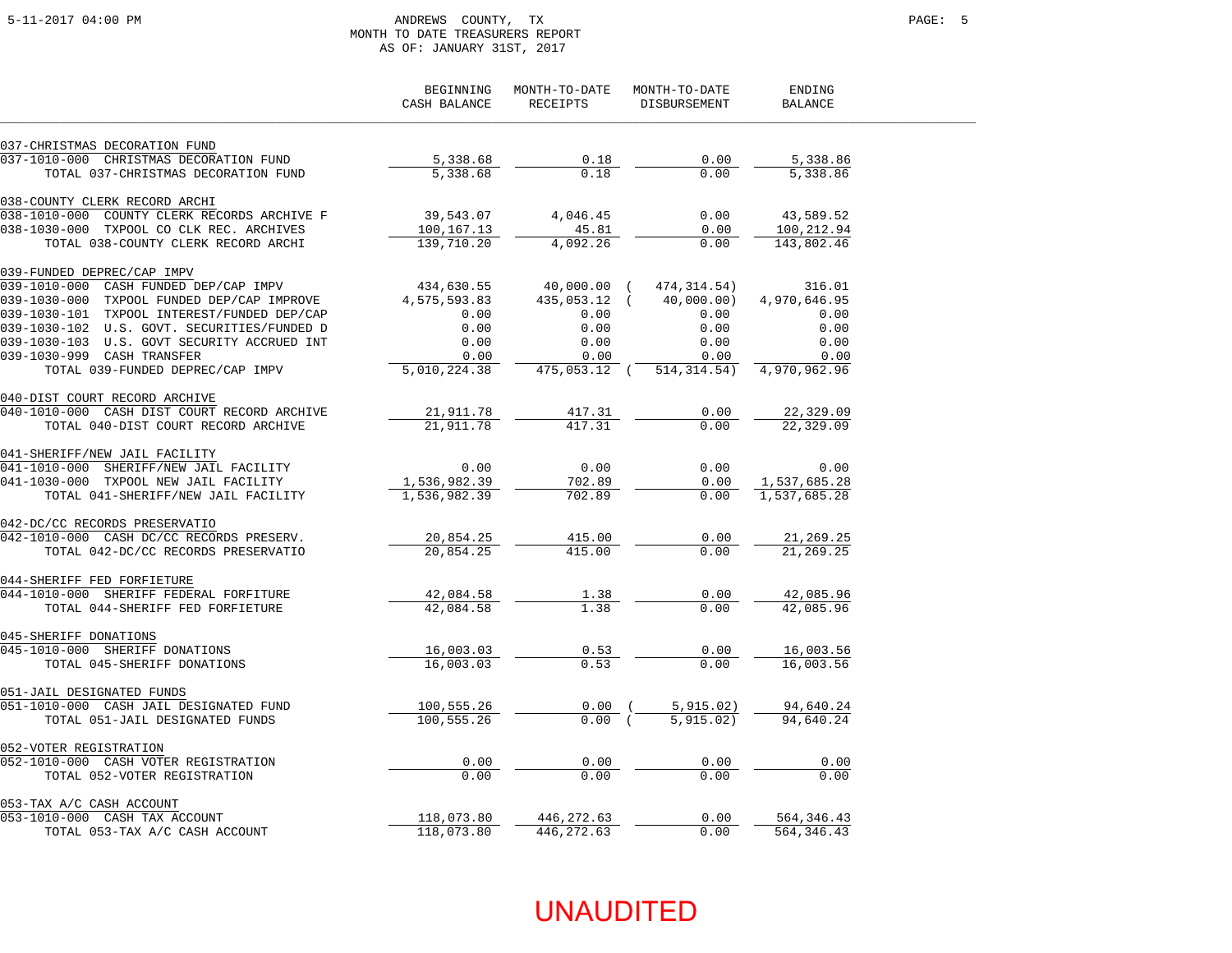#### 5-11-2017 04:00 PM ANDREWS COUNTY, TX PAGE: 6 MONTH TO DATE TREASURERS REPORT AS OF: JANUARY 31ST, 2017

|                                                                                                                               | BEGINNING<br>CASH BALANCE | MONTH-TO-DATE<br>RECEIPTS | MONTH-TO-DATE<br>DISBURSEMENT | ENDING<br><b>BALANCE</b> |
|-------------------------------------------------------------------------------------------------------------------------------|---------------------------|---------------------------|-------------------------------|--------------------------|
| 055-DISTRICT CLERK COST DEPOS                                                                                                 |                           |                           |                               |                          |
| 055-1010-000 CASH                                                                                                             | 964,151.39                | 136,566.36                | 0.00                          | 1,100,717.75             |
| TOTAL 055-DISTRICT CLERK COST DEPOS                                                                                           | 964,151.39                | 136,566.36                | 0.00                          | 1,100,717.75             |
| 056-DISTRICT CLERK TRUST ACCO                                                                                                 |                           |                           |                               |                          |
| 056-1010-000 CASH DISTRICT CLERK TRUST ACCT                                                                                   | 740,790.69                | 0.00                      | 0.00                          | 740,790.69               |
| TOTAL 056-DISTRICT CLERK TRUST ACCO                                                                                           | 740,790.69                | 0.00                      | 0.00                          | 740,790.69               |
| 057-TAX A/C VEHICLE TAX ESCRO                                                                                                 |                           |                           |                               |                          |
| 057-1010-000 CASH VEHICLE INVENTORY TAX                                                                                       | 137,657.72                | $0.00$ (                  | 20,214.60)                    | 117,443.12               |
| TOTAL 057-TAX A/C VEHICLE TAX ESCRO                                                                                           | 137,657.72                | 0.00(                     | 20, 214, 60)                  | 117, 443. 12             |
| 058-SHERIFF'S SEIZED MONEY                                                                                                    |                           |                           |                               |                          |
| 058-1010-000 CASH SHERIFF SIEZED MONEY                                                                                        | 5,341.91                  | 0.00                      | 0.00                          | 5,341.91                 |
| TOTAL 058-SHERIFF'S SEIZED MONEY                                                                                              | 5,341.91                  | 0.00                      | 0.00                          | 5,341.91                 |
| 059-SHERIFF'S ABANDONED VEHIC                                                                                                 |                           |                           |                               |                          |
| 059-1010-000 CASH SHERIFF ABANDONED VEHICLE                                                                                   | 1,761.59                  | $0.00$ (                  | 324.36)                       | 1,437.23                 |
| TOTAL 059-SHERIFF'S ABANDONED VEHIC                                                                                           | 1,761.59                  | 0.00(                     | 324.36)                       | 1,437.23                 |
| 061-JAIL & INMATE TRUST FUND                                                                                                  |                           |                           |                               |                          |
| 061-1010-000 CASH JAIL & INMATE TRUST ACCT                                                                                    | 1,654.82                  | 226.64                    | 0.00                          | 1,881.46                 |
| TOTAL 061-JAIL & INMATE TRUST FUND                                                                                            | 1,654.82                  | $\overline{226.64}$       | 0.00                          | 1,881.46                 |
| 062-TAC VEHICLE REGISTRATON                                                                                                   |                           |                           |                               |                          |
| 062-1010-000 TAC VEHICLE REGISTRATION                                                                                         | 22,473.94                 | 33,131.44                 | 0.00                          | 55,605.38                |
| TOTAL 062-TAC VEHICLE REGISTRATON                                                                                             | 22, 473.94                | 33, 131.44                | 0.00                          | 55,605.38                |
| 063-COUNTY CLERK CASH ACCOUNT                                                                                                 |                           |                           |                               |                          |
| 063-1010-000 CASH COUNTY CLERK ACCOUNT                                                                                        | 28,818.90                 | 5,064.50                  | 0.00                          | 33,883.40                |
| TOTAL 063-COUNTY CLERK CASH ACCOUNT                                                                                           | 28,818.90                 | 5,064.50                  | 0.00                          | 33,883.40                |
| 064-CO ATTY FORFIETURE FUND                                                                                                   |                           |                           |                               |                          |
| 064-1010-000 CO ATTY FORFIETURE FUND                                                                                          | 1,672.73                  | 0.00<br>0.00              | 0.00<br>0.00                  | 1,672.73<br>1,672.73     |
| TOTAL 064-CO ATTY FORFIETURE FUND                                                                                             | 1,672.73                  |                           |                               |                          |
| 065- JUV PROB MENTAL HEALTH                                                                                                   |                           |                           |                               |                          |
| 065-1010-000 JUV PROB/ INTENSIVE BASE RETEN                                                                                   | 1,845.91)                 | $4.082.00$ (              | 4,082.00 ( 7,199.50) (        | 4,963.41)                |
| TOTAL 065- JUV PROB MENTAL HEALTH                                                                                             | 1,845.91)                 |                           | $7.199.50$ (                  | 4,963,41)                |
| 068-SCAAP/CRIMINAL ALIEN ASSI<br><u>CAAP/CRIMINAL ALIEN ASSI</u><br>)10-000 SCAAP CASH<br>TOTAL 068-SCAAP/CRIMINAL ALIEN ASSI |                           |                           |                               |                          |
| 068-1010-000 SCAAP CASH                                                                                                       | 22,591.42                 | 0.00                      | 0.00                          | 22,591.42                |
|                                                                                                                               | 22,591.42                 | 0.00                      | 0.00                          | 22,591.42                |
| 070-OFFICE OF PUBLIC HEALTH/O                                                                                                 |                           |                           |                               |                          |
| TRICE OF PUBLIC HEALTH/O<br>010-000 RLSS/LPHS<br>TOTAL 070-OFFICE OF PUBLIC HEALTH/O<br>070-1010-000 RLSS/LPHS                | 476.37                    | 945.46 (                  | $1,822.80$ (                  | 400.97)                  |
|                                                                                                                               | 476.37                    | 945.46 (                  | $1,822.80$ (                  | 400.97)                  |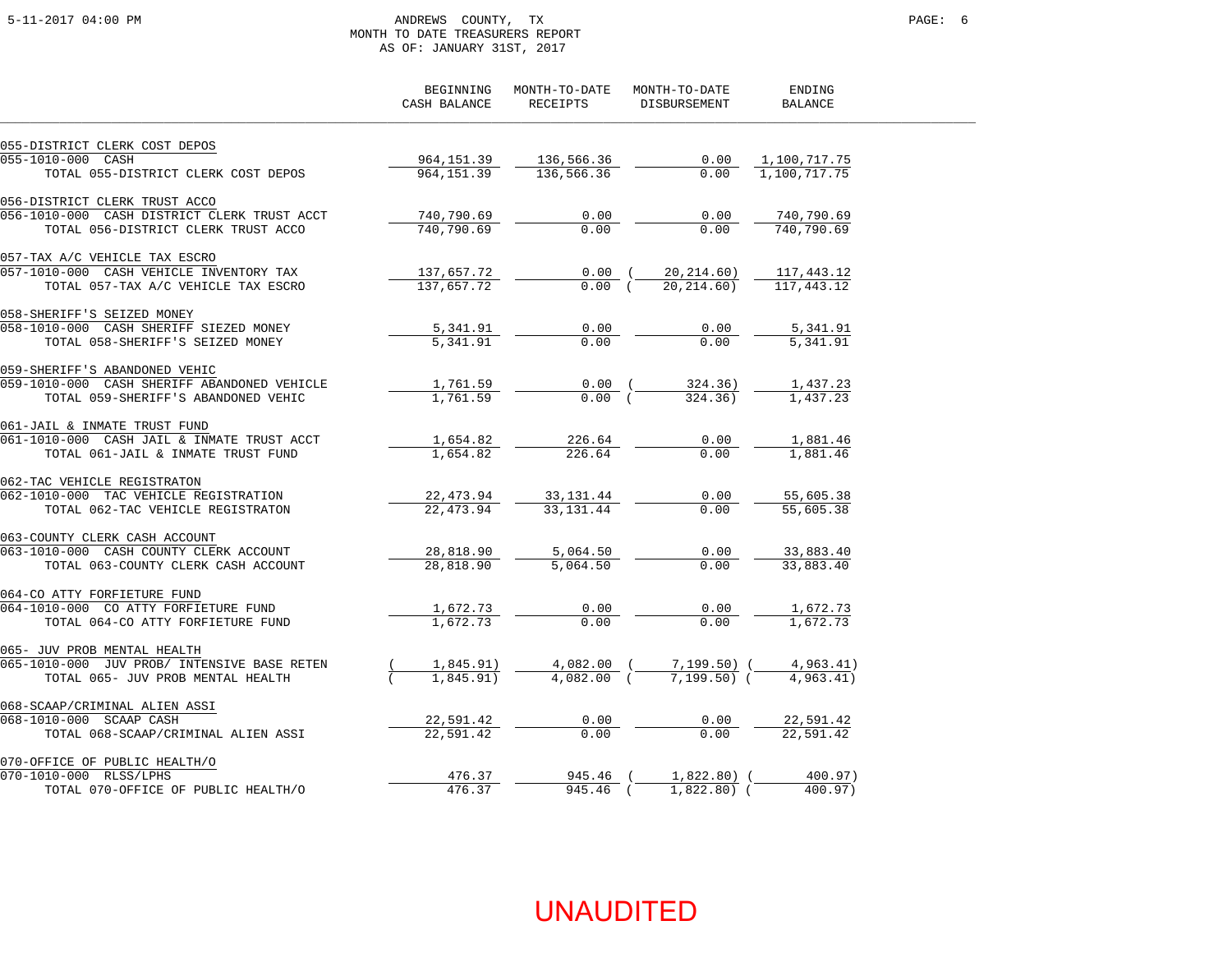#### 5-11-2017 04:00 PM ANDREWS COUNTY, TX PAGE: 7 MONTH TO DATE TREASURERS REPORT AS OF: JANUARY 31ST, 2017

|                                             | BEGINNING<br>CASH BALANCE | MONTH-TO-DATE<br>RECEIPTS       | MONTH-TO-DATE<br>DISBURSEMENT | ENDING<br><b>BALANCE</b> |
|---------------------------------------------|---------------------------|---------------------------------|-------------------------------|--------------------------|
| 071-IMM/LOCALS GRANT/IMM/LOCA               |                           |                                 |                               |                          |
| 071-1010-000 IMM/LOCALS GRANT               | 9,983.60)                 | 10,406.14 (                     | 7,380.21) (                   | 6,957.67)                |
| TOTAL 071-IMM/LOCALS GRANT/IMM/LOCA         | 9,983,60                  | $10,406.14$ (                   | $7.380.21)$ (                 | 6.957.67)                |
| 072-JUV PROB BASIC SUPERVISIO               |                           |                                 |                               |                          |
| 072-1010-000 GRANT X CASH                   | 7,061.76                  | $3,024.00$ (                    | 1,174.33)                     | 8,911.43                 |
| TOTAL 072-JUV PROB BASIC SUPERVISIO         | 7,061.76                  | $3,024.00$ (                    | 1, 174, 33)                   | 8,911.43                 |
| 073-HEALTH DEPT- TITLE V FEE                |                           |                                 |                               |                          |
| 073-1010-000 TITLE V FEE                    | 10,443.82                 | 1,627.78 (                      | 1,033.77)                     | 11,037.83                |
| TOTAL 073-HEALTH DEPT- TITLE V FEE          | 10,443.82                 | 1,627.78 (                      | 1,033.77)                     | 11,037.83                |
| $074 - PHC$                                 |                           |                                 |                               |                          |
| 074-1010-000 PRIMARY HEALTH CARE PROGRAM    | 20,869.25)                | $\frac{41,046.85}{41,046.85}$ ( | 25,169.87) (                  | 4,992.27)                |
| TOTAL 074-PHC                               | 20,869.25                 |                                 | 25,169.87) (                  | 4,992.27)                |
| 075-JUV PROB PRE & POST ADJ                 |                           |                                 |                               |                          |
| 075-1010-000 JUV PROB GRANT A               | 5,039.59                  |                                 | 3,249.00 ( 11,620.00) (       | 3,331.41)                |
| TOTAL 075-JUV PROB PRE & POST ADJ           | 5,039.59                  | $3.249.00$ (                    | $11.620.00)$ (                | 3,331,41)                |
| 076-JUV PROB COMMUNITY PROG                 |                           |                                 |                               |                          |
| 076-1010-000 COMMUNITY PROGRAMS             | 97.84                     |                                 | $2,655.00$ ( $2,113.61$ )     | 639.23                   |
| TOTAL 076-JUV PROB COMMUNITY PROG           | 97.84                     | $2.655.00$ (                    | 2,113.61)                     | 639.23                   |
| 077-JUV PROB REGIONALIZATION                |                           |                                 |                               |                          |
| 077-1010-000 JUV PROB REGIONALIZATION       | 3,358.38                  | 579.00                          | 0.00                          | 3,937.38                 |
| TOTAL 077-JUV PROB REGIONALIZATION          | 3,358.38                  | 579.00                          | 0.00                          | 3,937.38                 |
| 078-TJPC E/ TITLE 4                         |                           |                                 |                               |                          |
| 078-1010-000 CASH TITLE 4                   | 17,103.00                 | 0.00                            | 0.00                          | 17,103.00                |
| TOTAL 078-TJPC E/ TITLE 4                   | 17,103.00                 | 0.00                            | 0.00                          | 17,103.00                |
| 079-JUV PROB COMMITMENT DIVER               |                           |                                 |                               |                          |
| 079-1010-000 SECURE RESD. PLACEMENT         | 5,109.00                  | 1,022.00                        | 0.00                          | 6,131.00                 |
| TOTAL 079-JUV PROB COMMITMENT DIVER         | 5,109.00                  | 1,022.00                        | 0.00                          | 6.131.00                 |
| 081-LAW ENFORCEMENT ED LEOSE                |                           |                                 |                               |                          |
| 081-1010-000 LAW ENFORCEMENT ED LEOSE       | 31,431.36                 | 1.04                            | 0.00                          | 31,432.40                |
| TOTAL 081-LAW ENFORCEMENT ED LEOSE          | 31,431.36                 | 1.04                            | 0.00                          | 31,432.40                |
| 087-BASIC SUPERVISION                       |                           |                                 |                               |                          |
| 087-1010-000 CASH BASIC SUPERVISION         | 10,799.64)                | 15,503.06 (                     | 21,838.63) (                  | 17, 135. 21)             |
| TOTAL 087-BASIC SUPERVISION                 | 10,799.64)                | $15,503.06$ (                   | $21,838.63$ (                 | 17, 135.21)              |
| 088-SEX OFFENDER PROG. (CCP.0               |                           |                                 |                               |                          |
| 088-1010-000 SEX OFFENDER PROG. (CCP.002/SX | 5,140.12                  | 874.54 (                        | 1,500.00)                     | 4,514.66                 |
| TOTAL 088-SEX OFFENDER PROG. (CCP.0         | 5,140.12                  | 874.54 (                        | 1,500.00)                     | 4,514.66                 |